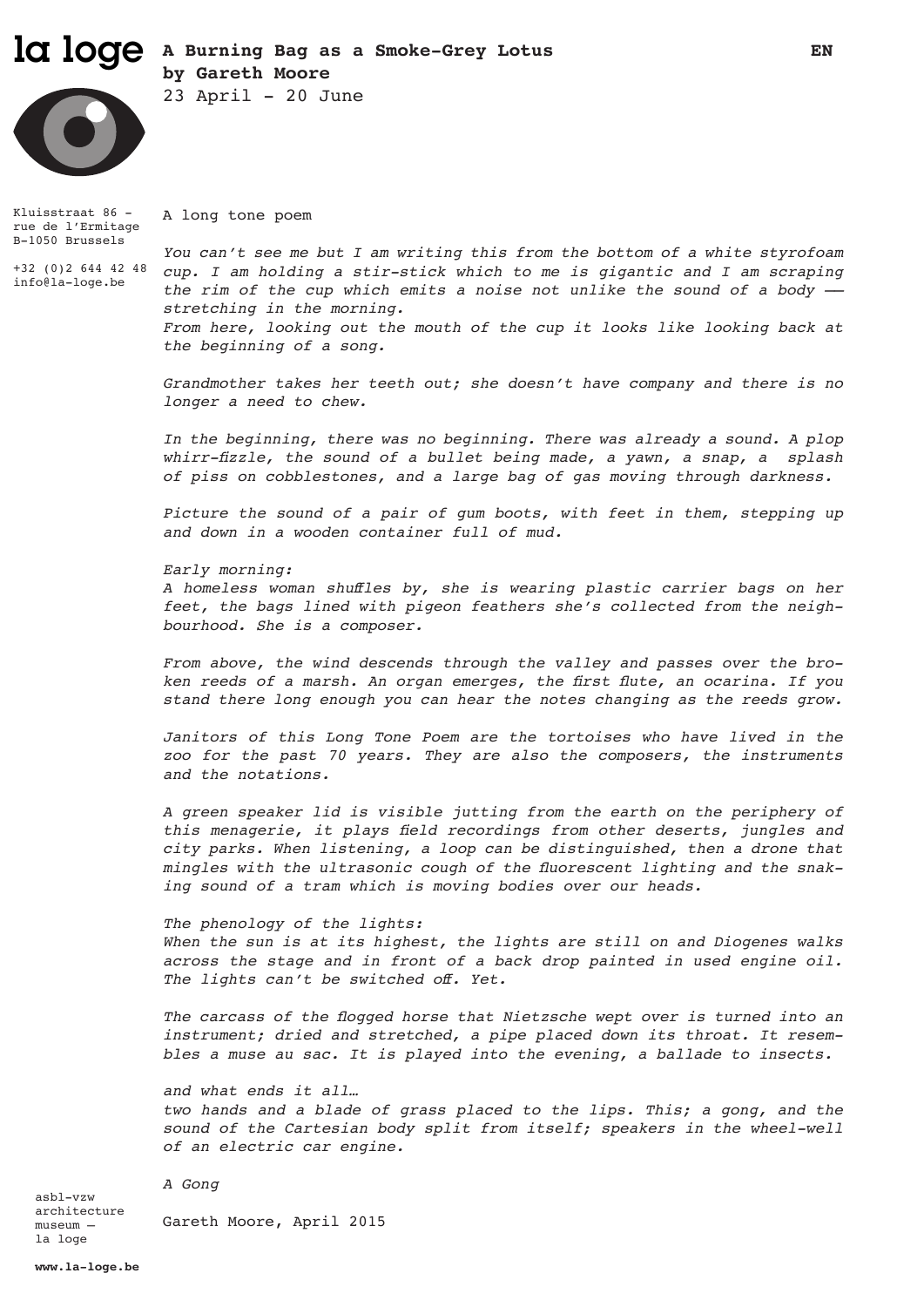#### **About the artist**

**Gareth Moore** (b. 1975, Matsqui, British Columbia) currently lives and works in Vancouver, Canada.

*A Burning Bag as a Smoke-Grey Lotus* is the first solo-exhibition of Gareth Moore in Belgium. The exhibition can be interpreted as a ceremony composed of instrumental sculptures. It pursues the artist's ongoing investigations and explores the physical and symbolic properties of sound and its relationship to humans, animals and sculptural form.

Gareth Moore has been shown nationally and internationally, including solo presentations at Glasgow International (2014); La Criée (2014); Vancouver Art Gallery (2013); Catriona Jeffries (2013); the CCA Wattis Institute (2008); Witte de With (2008). In 2012, Moore developed an extensive project for dOCUMENTA 13. Moore was a resident at the Glasgow Sculpture Studios from January until April 2014.

### **Works in the exhibition**

#### **Gareth Moore**

*A Burning Bag as a Smoke-Grey Lotus*, 2015 Installation Soil, wood, poster, netting, musical instruments, sandals Variable dimensions

#### Painted backdrops:

canvas on wooden stretcher, concrete, tempera canvas on wooden stretcher, cuttlefish ink canvas on wooden stretcher, engine oil, acrylic canvas on wooden stretcher, fish food, acrylic canvas on wooden stretcher, rat poison, acrylic canvas on wooden stretcher, leaves wood, wallpaper, seasonal paint

# Musical instruments / sculptures: (various dimensions)

*Human Spoon*, 2015 - Wooden spoon, French horn mouthpiece *Animals at a Watering Hole*, 2015 - Tin, animal calls, wood *Digging Instrument*, 2015 - Wood, paint *Funnel Instrument*, 2015 - Glass, wood, paint *Garden Hose*, 2015 - Plastic hose, metal, wood *Poetry Tongue,* 2015 - Wood, amplifier, gender pedal, stickers, paper, microphone, stone *Baritone Tea*, 2015 - Tin, baritone sax mouthpiece and reed *3 Bells*, 2015 - WW1 Brass casing, tree branches, string, fabric *Gong*, 2015 - Gong, wood *Gas Can Instrument*, 2015 - Plastic, animal calls *Insect*, 2015 - Brass, string, wool *A Conch*, 2015 - Conch, recorder *Human Instrument*, 2015 - Wood, paint, amplifier, microphone *Birds Circling*, 2015 - Baby transceivers, wood, metal, string *Amplifier*, 2015 - Wood, metal, electrical components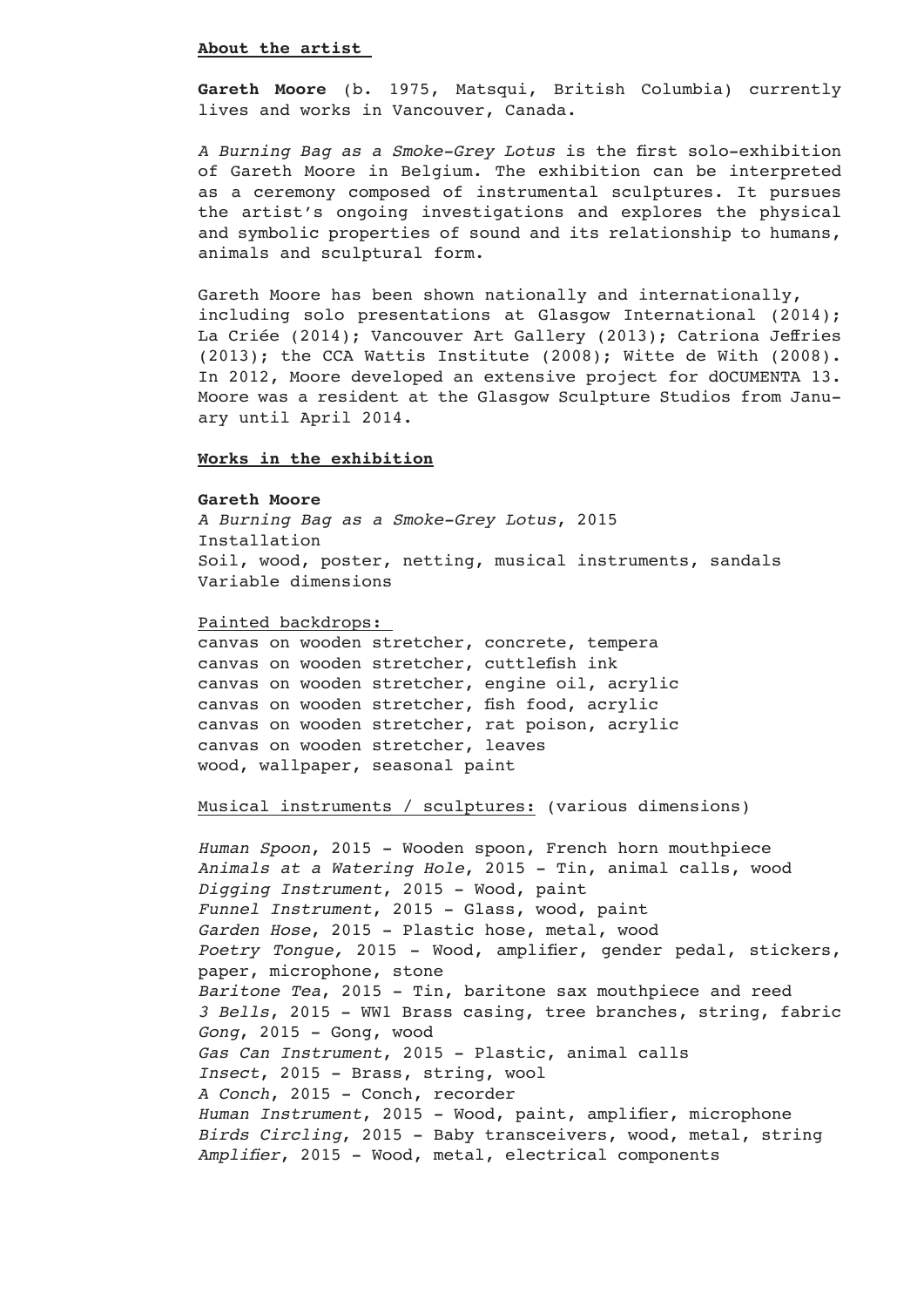*Cass Creek Waggler*, 2015 - Plastic, batteries, magic sculpt, paint, electronic components *Grocer*, 2015 - Wooden crate, plastic fruit, guitar parts, microphone *Storage Container (Archiver)*, 2015 - Plastic, rubber, steel *Diogenes*, 2015 - Light fixtures, bulbs, wood, wheels, ultrasonic detectors *Some Rattles*, 2015 - Wood, paper, tin, paint, food *A Suspended Bag*, 2015 - Fan, silk, brass bells, thread, paint, wood *A Horn*, 2015 - Brass horns, wood *Door Anticipator*, 2015 - Door stoppers, wood, paint, contact microphone *Vulcan (Esso Drum*) 2015 - Steel drum, contact microphone, copper *2nd beach*, 2015 - Found painting, wood, sandpaper *Bull Kelp Rattle*, 2015 - Wood, stone, kelp *Elephant Rematerializer*, 2015 - Instrument parts, decoy parts, tape, wood *Diogenes' Master*, 2015 - Concrete, steel, rope, dog call *A Breathing Apparatus (The First Robot)*, 2015 - Wood, brass, paint, leather, false teeth, amplifier, microphone *A Flame*, 2015 - Metal, sticker, silver leaf, lighter *Another Horn*, 2015 - Brass, wood, steel *Nietsche's Horse*, 2015 - Bellows, animal calls, silver, copper, paper *No one hears a Ditch Digger*, 2015 - Shovel, contact microphone, copper *Transformer (Cedar Hedge)*, 2015 (2x)- Steel and vinyl

#### **Limited edition**

#### **Gareth Moore**

*Rattle (6 sachets ready to use)*, 2015 edition of 10 + 4 AP

On the occasion of this exhibition, a limited edition of 10 is available for sale. For more information, please ask a staff member of La Loge.